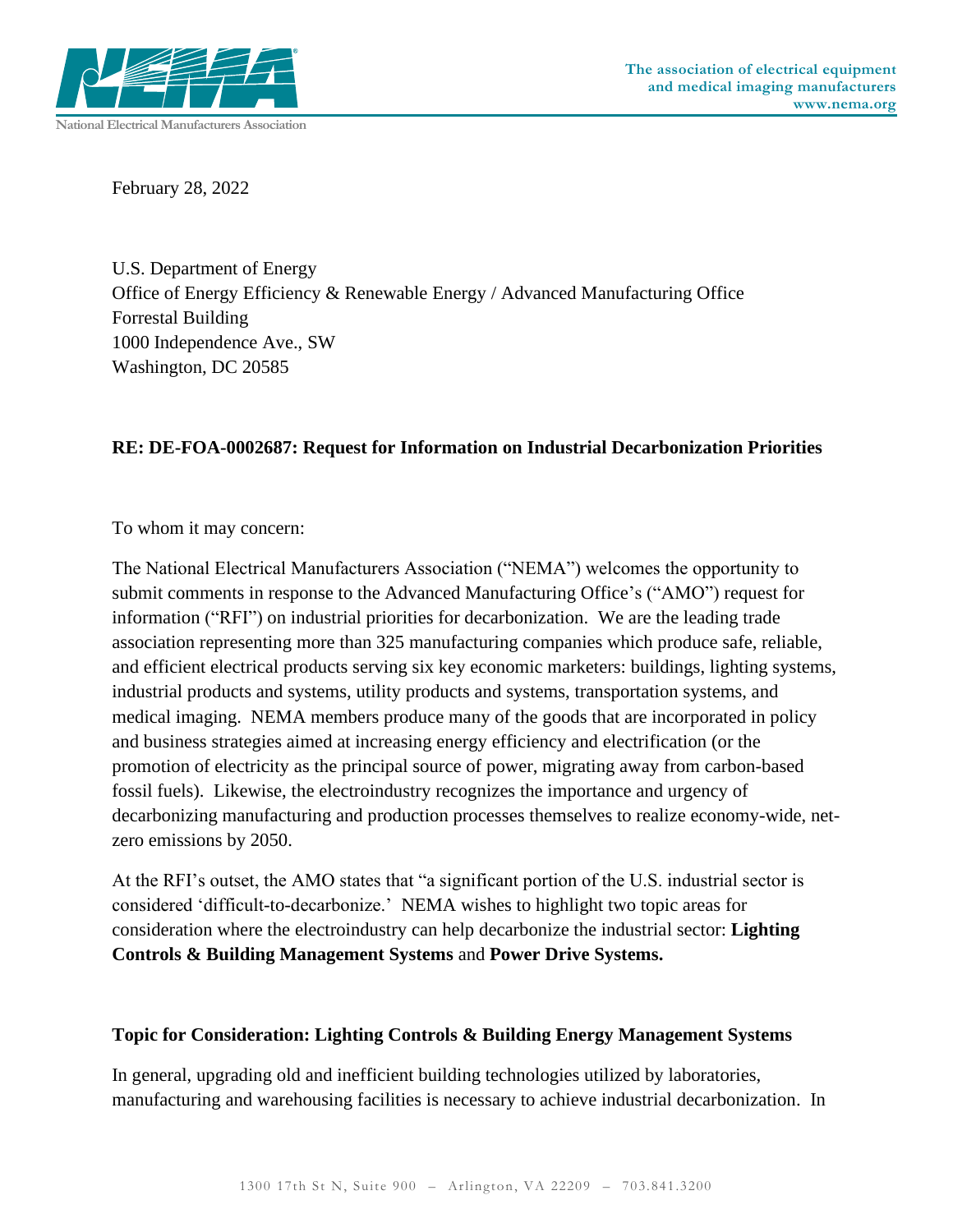2018, a U.S. Energy Information Administration [Commercial Buildings Energy Consumption](https://www.eia.gov/consumption/commercial/)  [Survey](https://www.eia.gov/consumption/commercial/) highlighted that warehousing represents 18% of the country's floorspace (in square footage). As warehousing continues to grow, especially to meet ever-increasing consumer online retail demand, building owners and operators should be encouraged to implement energy-saving technologies into their construction and maintenance plans.

In warehousing alone, the adoption of widely known and readily available LED lighting is an effective strategy for carbon reduction. LED lighting and control systems alone can reduce energy consumption and associated carbon output by up to 75% when renovating traditional fluorescent or high intensity discharge lighting systems. The financial benefit from these savings is typically experienced in less than two years.

As is suggested by the RFI, the application of proven cross-cutting technologies is a realistic step to reaching decarbonization goals and realizing equitable and responsible electrification. This includes when LED lighting products are integrated with 'smart building' lighting systems and designs. According to a [2017 smart building study](https://www.aceee.org/research-report/a1701) by the American Council for an Energy-Efficient Economy, energy management systems save, on average, 10% of whole-building energy usage. Manufacturing facilities and warehouses which implement these systems can reduce lighting energy use by dimming or turning off electric lighting during daylight hours, resulting in a 30-50% range in energy savings.

A building's structural design can also make it 'smarter' and more energy efficient by incorporating natural light; interior lighting systems can automatically dim or turn off lights through sensors detecting available daylight. [The Lawrence Berkeley National Laboratory](https://www.radiance-online.org/community/workshops/2011-berkeley-ca/presentations/day2/SS_KeynoteAddress.pdf)  [\("LBNL"\) estimates](https://www.radiance-online.org/community/workshops/2011-berkeley-ca/presentations/day2/SS_KeynoteAddress.pdf) that the energy efficiency resulting from designs utilizing skylights is approximately 25%, as compared to 2% efficiency from solar photovoltaic systems.

Lighting control technologies should also be implemented in exterior industrial settings, which would further increase energy efficiency, worker safety, and building security. The DOE's *[Energy Savings Forecast of Solid-State Lighting in General Illumination Applications](https://www.energy.gov/eere/ssl/downloads/energy-savings-forecast-solid-state-lighting-general-illumination-applications)* report anticipates that only 33% of facilities will utilize outdoor smart lighting controls by 2035. NEMA believes that closing this gap is an ample opportunity to decarbonize the industry sector.

NEMA also suggests that DOE consider market-based incentives and programs to entice building owners and operators to invest in high performance lighting systems and energy management systems for industrial facilities. Such programs may include best-practices for facility operators. Furthermore, DOE should consider partnering with the Institute for Market Transformation to assist cities in benchmarking and developing energy rating disclosures for industrial facilities.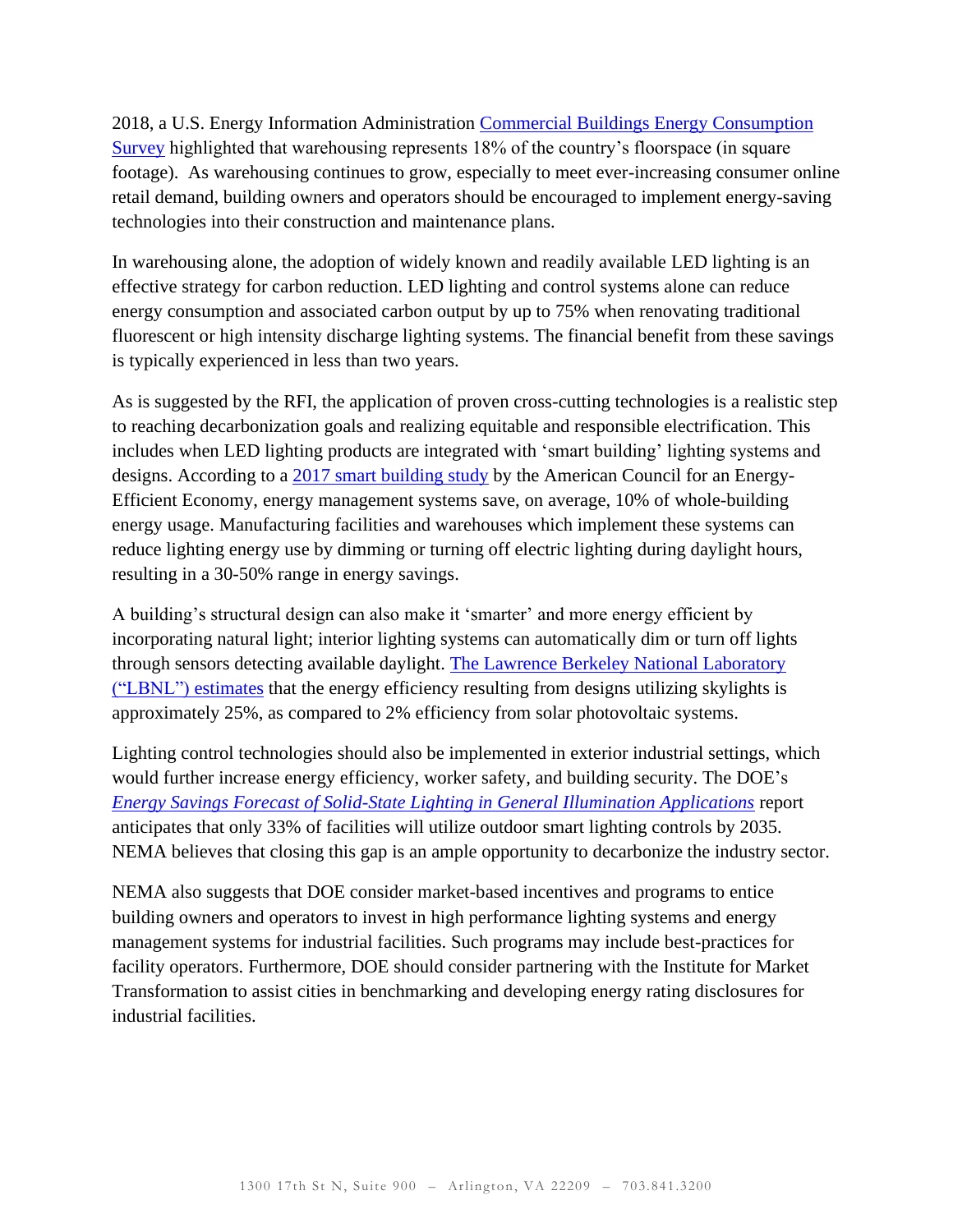## **Topic for Consideration: Power Drive Systems**

NEMA further realizes that the industrial sector is 'difficult-to-decarbonize' due in part to the wide use of legacy equipment, or mechanical control systems which were placed into service years ago and designed for longevity and to achieve output goals. Upgrading legacy equipment to modern manufacturing systems that are 'smart' and digitally enabled allow for scalable efficiency. This new equipment is designed to be energy efficient and will greatly reduce carbon emissions produced by the industrial sector.

A proven technology includes digitally controlled systems known as Power Drive Systems ("PDS"). In addition to reducing energy consumption, PDS represents a positive first step for many facilities moving towards 'smart manufacturing.' Legacy motor control systems, which rely on mechanical pullies, valves, and dampers, tend to increase carbon output as they age. PDS allow for greater efficiency, better integration with smart grids, 'peak demand' response control, and predictive maintenance. As all economic sectors continue to become more electrified and connected, broad adoption of PDS would reduce the need to construct additional power generation facilities to meet growing energy demand.

PDS technologies provide three immediate policy solutions: they are widely available; they offer energy savings for the grid; and they are scalable across a wide variety of economic sector applications. To illustrate this (see Figure 1), consider the recent research findings published in a Cadeo [Group](https://neea.org/resources/power-drive-systems-energy-savings-and-non-energy-benefits-in-constant-variable-load-applications) report suggesting that PDS can provide significant energy savings in most applications currently using legacy motor systems. According to this research, more than onethird of all energy used to drive motors could be saved by retrofitting existing installations with PDS.



(*Source: Power Drive Systems – [Energy Savings and Non-Energy Benefits in Constant &](https://neea.org/resources/power-drive-systems-energy-savings-and-non-energy-benefits-in-constant-variable-load-applications)  [Variable Load Applications](https://neea.org/resources/power-drive-systems-energy-savings-and-non-energy-benefits-in-constant-variable-load-applications)*)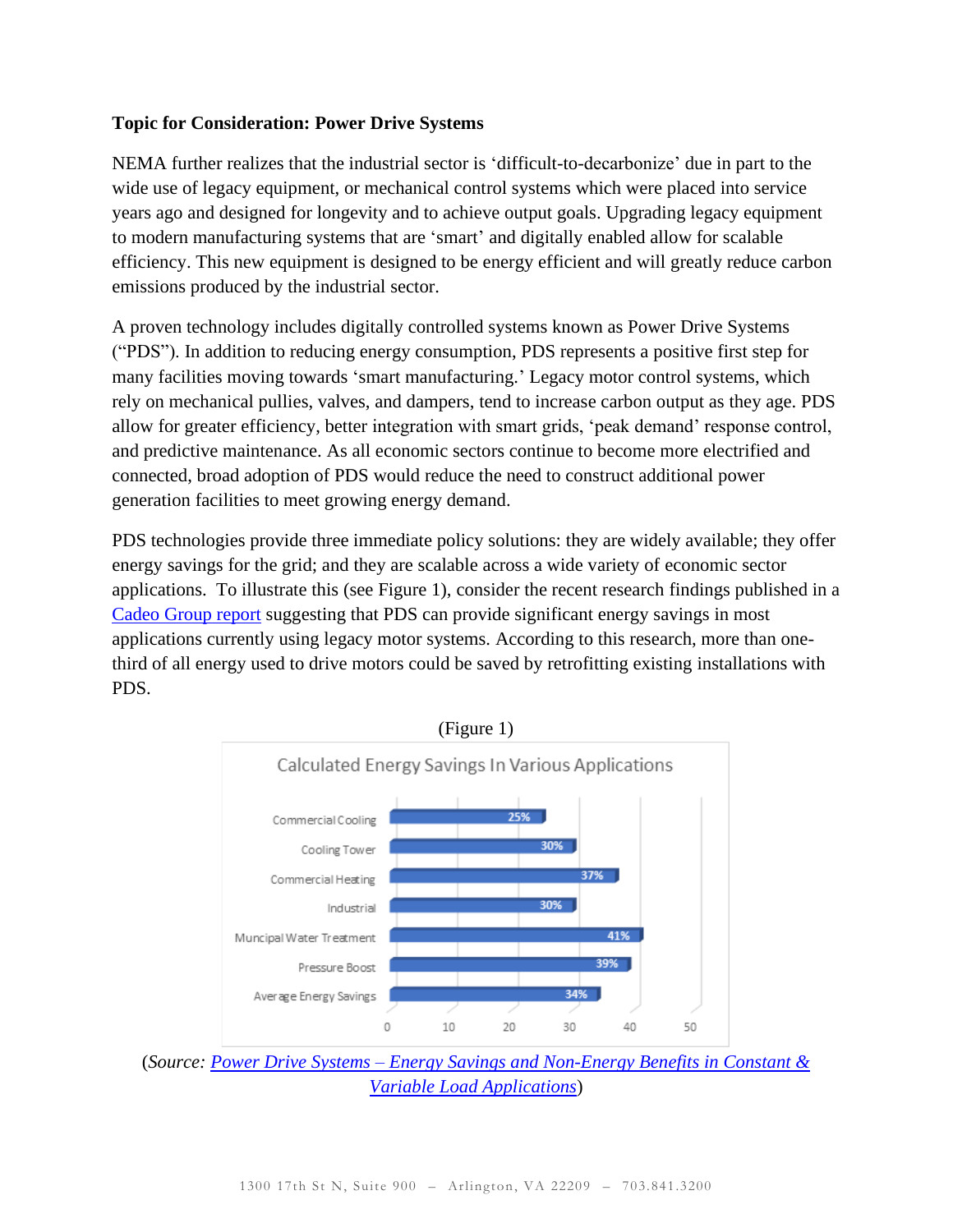Furthermore, LBNL published a *[Motor Systems Market Assessment Report](https://www.osti.gov/biblio/1760267)* ("MSMA") which noted more than 1,000,000 GWh are used to drive motors across economic sector applications annually. Taking this energy-use data and current adoption rates of PDS from the MSMA and applying potential energy savings calculated from the Cadeo Group's research, there is a potential to reduce **annual carbon emission by 250 thousand tons** economy-wide. If focused on just the industrial sector, replacing legacy mechanically controlled/operated motor systems with PDS would result in a reduction of **130 thousand tons** annually, a significant benchmark.

To add perspective to these numbers, consider the following. Based on the data in the MSMA and Cadeo Group's findings, the U.S. could realize **more than 30 quads of potential energy savings** (over a 30-year period) if commercial and industrial sectors replace legacy motor systems with PDS.

Data collection, analysis, and data-driven automated decision making is the backbone of PDS technologies. Protection of this data and the systems they run on is an absolute; cross-cutting technologies meant to advance decarbonization efforts must include cybersecurity in their implementation. Manufacturing control systems that are not rooted in industry-recognized and certifiable cybersecurity frameworks exposes this industry sector to great risk from malicious cyber actors.

The Cybersecurity and Infrastructure Security Agency within the Department of Homeland Security has classified manufacturing as a critical infrastructure sector crucial to the economic prosperity and continuity of the country. Therefore, it is doubly important that the sector adopt modern technologies to prevent becoming an easy target of a cyber-attack. Over time, legacy systems become obsolete in their security design; they are simply too old to be made secure and become vulnerable to compromise. The adoption of modern and connected manufacturing technologies provide opportunities to reduce carbon, provide more equitable outcomes, and increase efficiency while being more secure and resilient in cyberspace. Modernizing the cybersecurity of the industrial sector can indirectly lead to its decarbonization.

**RFI Comments by Category** (Answers only; questions omitted due to document limitations.)

NEMA believes that cross-cutting and broad adoption of modern products and manufacturing technologies, including PDS, lighting, lighting controls, and energy management systems, would have immediate and measurable effects on industrial decarbonization. Technical and financial assistance from DOE, including grants, loans, and other voluntary incentives, would have the greatest and most-immediate influence on overcoming existing barriers to modernization.

Regarding specific questions posed in the RFI's various categories, the following responses highlight PDS-specific data and contributions towards decarbonization: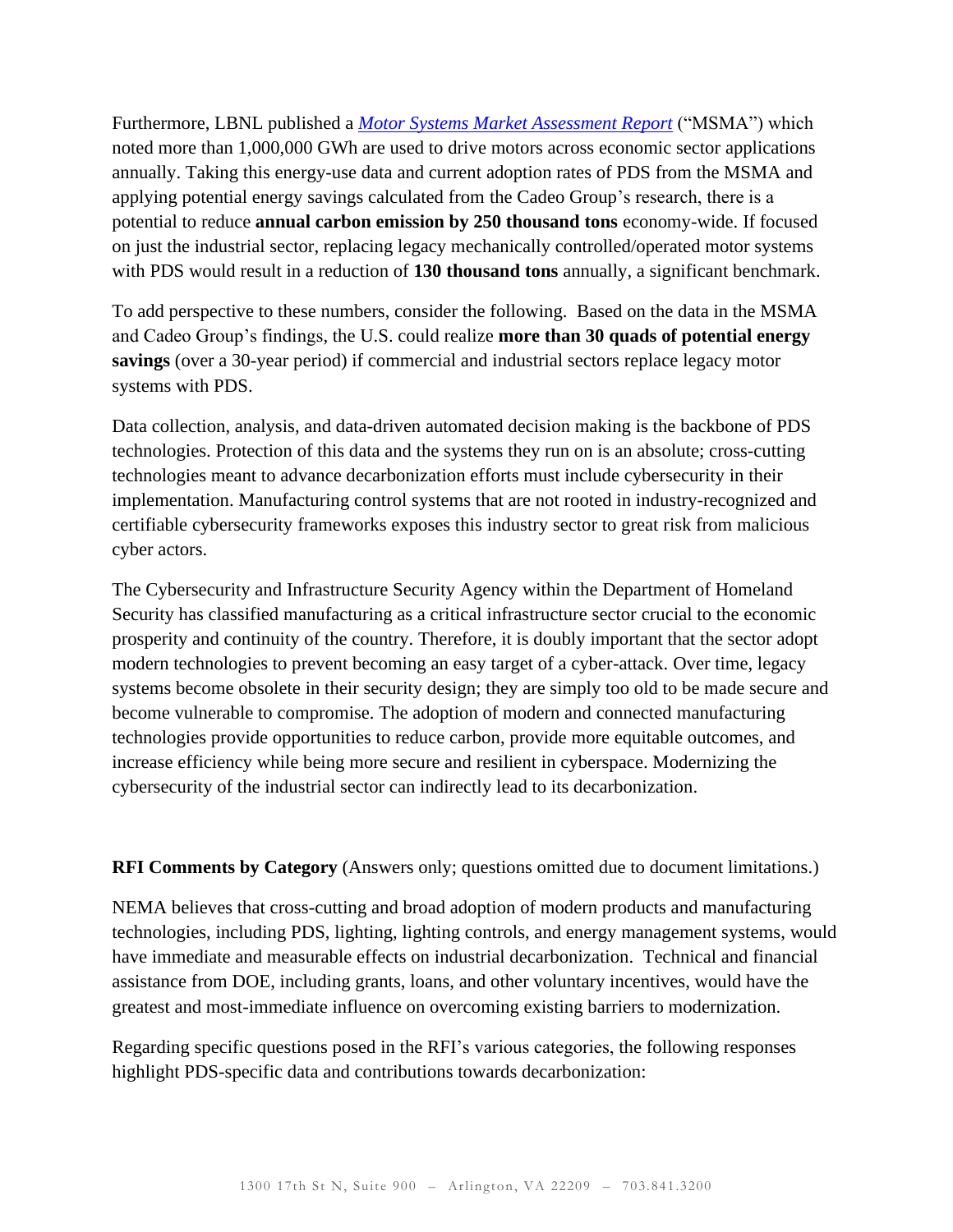- Category 1: Chemical Industry Decarbonization
	- **C1.1.** According to the MSMA cited above, the chemical industry's electricity usage is approximately 134,000 GWh. Upgrading this sector's legacy systems with PDS would reduce electrical consumption by roughly 23,000 GWh (or about 16 thousand tons of carbon).
	- **C1.5**. Referring to the MSMA, 65% of the motor installations in the chemical sector rely on legacy systems. NEMA believes one of the primary barriers to greater adoption of PDS and other decarbonization technologies in the chemical industry (and others) is the perceived length of time for companies to realize return on investment. Based on the Cadeo research, the average payback is less than a year, in most case, but incentive plans to reduce the upfront engineering and retrofit costs—especially for small and midsized enterprises—would significantly reduce barriers to adoption.
- Category 2: Iron and Steel
	- **C2.1**. According to the MSMA cited above, the iron and steel processing industries electricity usage is approximately 24,000 GWh. Upgrading this sector's legacy systems with PDS would reduce electrical consumption by roughly 7,000 GWh (or about 5 thousand tons of carbon).
	- **C2**.**5.** Referring to the MSMA, 85% of primary metal (iron and steel) facilities rely on legacy systems. NEMA believes one of the primary barriers to greater adoption of PDS and other decarbonization technologies in iron and steel industries (and others) is the perceived length of time for companies to realize return on investment. Based on the Cadeo research, the average payback is less than a year, in most case, but incentive plans to reduce the upfront engineering and retrofit costs—especially for small and midsized enterprises—would significantly reduce barriers to adoption.
- Category 3: Food and Beverage Industry Decarbonization
	- **C3.1**. According to the MSMA cited above, the food and beverage industries combined electricity usage is approximately 54,600 GWh. Upgrading these sectors' legacy systems with PDS would reduce electrical consumption by roughly 15,000 GWh (or about 10 thousand tons of carbon).
	- **C3**.**5.** Referring to the MSMA, 35% of beverage facilities use PDS, while 90% of food processing still relies on legacy systems. NEMA believes one of the primary barriers to greater adoption of PDS and other decarbonization technologies in the food processing industry (and others) is the perceived length of time for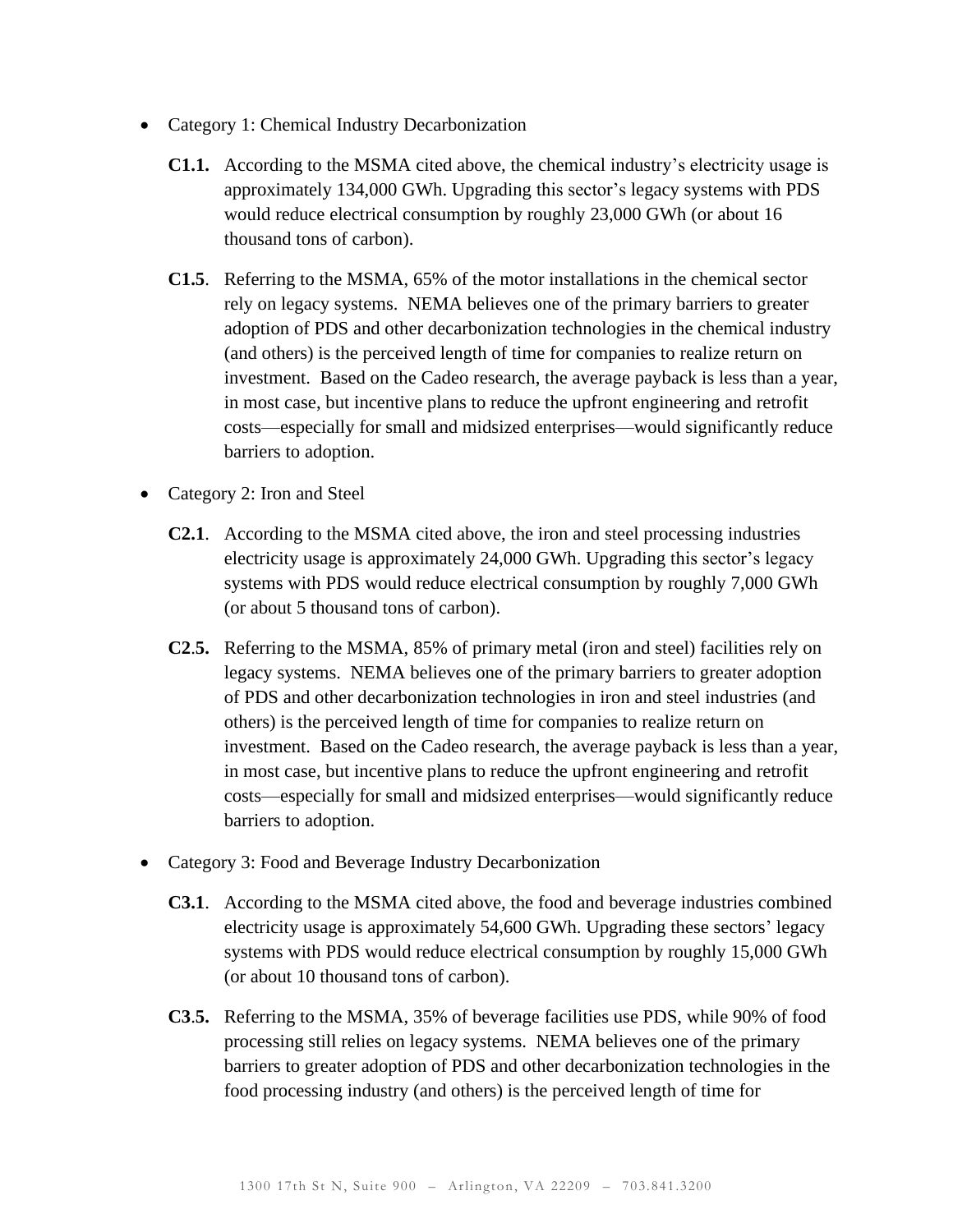companies to realize return on investment. Based on the Cadeo research, the average payback is less than a year, in most case, but incentive plans to reduce the upfront engineering and retrofit costs—especially for small and midsized enterprises—would significantly reduce barriers to adoption.

- Category 5: Significant Decarbonization Opportunities in Other Manufacturing Industries
	- **C5.1**. According to the MSMA, excluding other categories already examined in this RFI, motors convert 366,000 GWh of electricity into processes and movement. Upgrading these systems to PDS would reduce electrical consumption by nearly 110,000 GWh (or about 80 thousand tons of carbon).
	- **C5.5** Referring to the MSMA, across most industry sectors PDS adoption is less than 15%. NEMA believes one of the primary barriers to greater adoption of PDS and other decarbonization technologies in the food processing industry (and others) is the perceived length of time for companies to realize return on investment. Based on the Cadeo research, the average payback is less than a year, in most case, but incentive plans to reduce the upfront engineering and retrofit costs—especially for small and midsized enterprises—would significantly reduce barriers to adoption.
- Category 7: Specific Industrial Decarbonization Challenges
	- **C7.1.** Small- and mid-sized manufacturers often have challenges with large, up-front capital expenditures. This often makes their ongoing operating costs higher since they are less likely to employ the most advanced manufacturing equipment. Reducing the burden and monetary investment to adopt more energy efficient and reliable systems would reduce their fixed costs and increase their competitiveness (and the U.S. by extension) against foreign competitors.
	- **C7.8**. Much of U.S. manufacturing is located and conducted in lower-income and predominantly underserved and disadvantaged communities. These communities are less likely to have access to high paying jobs, clean water, and power reliability. Given the estimated 40 million legacy motors systems currently installed throughout the country, upgrading these systems would provide significant societal and environmental benefits, including in the form of jobs (and workforce development opportunities) and reduced local pollution, including increased air quality and reduced water and land runoff.
- Category 8: Industrial Decarbonization Workforce, Community, and Equity **Considerations**

**C8.5.** See comments to C7.8.